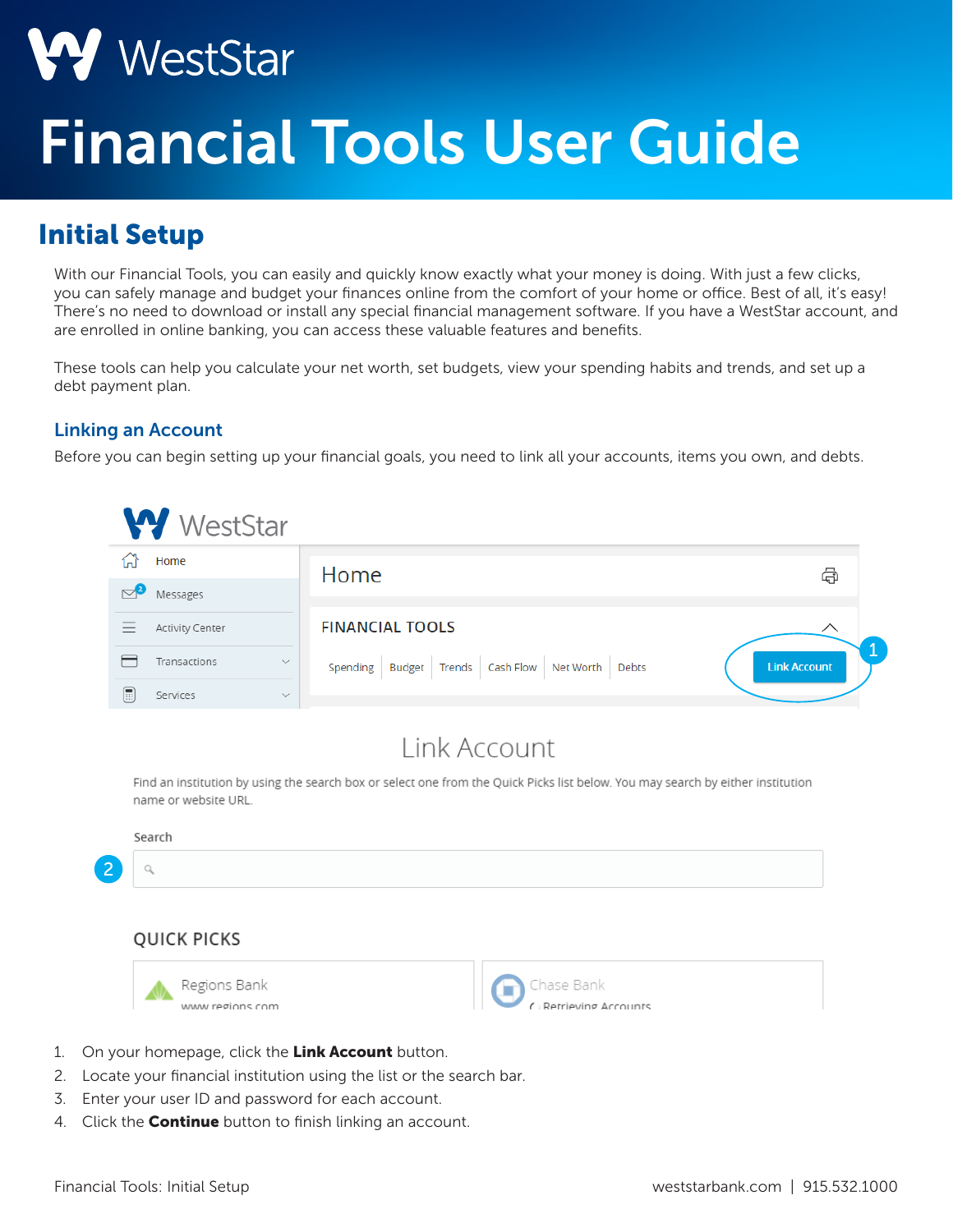#### Categorizing Transactions

In order for the Financial Tools to work properly, make sure your transactions are correctly categorized. When all your accounts are linked, your transactions are automatically categorized. If a transaction needs to be reassigned, you can manually edit the category.

Each category has a corresponding icon assigned to it to help quickly identify a transaction's financial category. These icons are displayed next to each transaction in the Account Details page.

| Home                                                                                       | ⊕                                   | Categorize<br>Chase Credit Card | $\times$     |
|--------------------------------------------------------------------------------------------|-------------------------------------|---------------------------------|--------------|
|                                                                                            |                                     | $Q$ Search categories           |              |
| <b>FINANCIAL TOOLS</b>                                                                     | $\wedge$                            |                                 |              |
| Spending Budget Trends Cash Flow Net Worth Debts                                           | <b>Link Account</b>                 | income                          | $\checkmark$ |
| SAVINGS <i>&amp;</i>                                                                       | $\checkmark$                        | Le Investments                  | $\checkmark$ |
|                                                                                            |                                     | 26 Kids                         | $\checkmark$ |
| CDS                                                                                        | $\checkmark$                        | 川 Personal Care                 |              |
| CHECKING 2                                                                                 | $\curvearrowright$                  | Pets                            | $\checkmark$ |
| Primary Checking<br>Shared Account<br>Available Balance<br>Available Balance<br>\$5,695.11 | $\vdots$<br>\$150.00                | Shopping                        | $\checkmark$ |
| <b>Current Balance</b><br>\$5,695.11<br><b>Current Balance</b>                             | \$150.00                            | TAX Taxes                       | $\checkmark$ |
| <b>Primary Checking</b>                                                                    | \$5,695.11<br>\$5,695.11            | ₹ Transfer                      | $\checkmark$ |
| Last Updated: April 11, 2022 10:30 AM<br><b>Transactions</b> Details                       | Current Balance   Available Balance | Transfer for Cash Spending      |              |
|                                                                                            | Q 了 \$2 上 :                         | Mortgage Payment                |              |
| $Q$ Search transactions                                                                    |                                     | Credit Card Payment             | ✓            |
| Description<br>Date                                                                        | Amount                              | + Add Sub-Category              |              |
| <b>Chase Credit Card</b><br>APR 8<br>€<br>2022<br>Credit Card Payment                      | $-$ \$2,877.78<br>\$5,695.11        | X Travel                        | $\checkmark$ |
| Over the Counter Debit Check #125<br>APR 8<br>$\odot$<br>2022<br>Uncategorized             | $-$ \$5.00<br>\$8,572.89            |                                 |              |
| El Paso Electric<br>APR <sub>5</sub><br>6<br>2022<br>Utilities                             | $-$ \$33.50<br>፡<br>\$8,577.89      | ? Uncategorized                 | $\checkmark$ |

- 1. Click an account to view the **Account Details** page.
- 2. Click a category icon to edit the category.
- 3. Select a new category from the pop-up screen.
- 4. Click the + Add Sub-Category button to add a different sub-category.
- 5. Enter the sub-category's name and click the  $\checkmark$  button.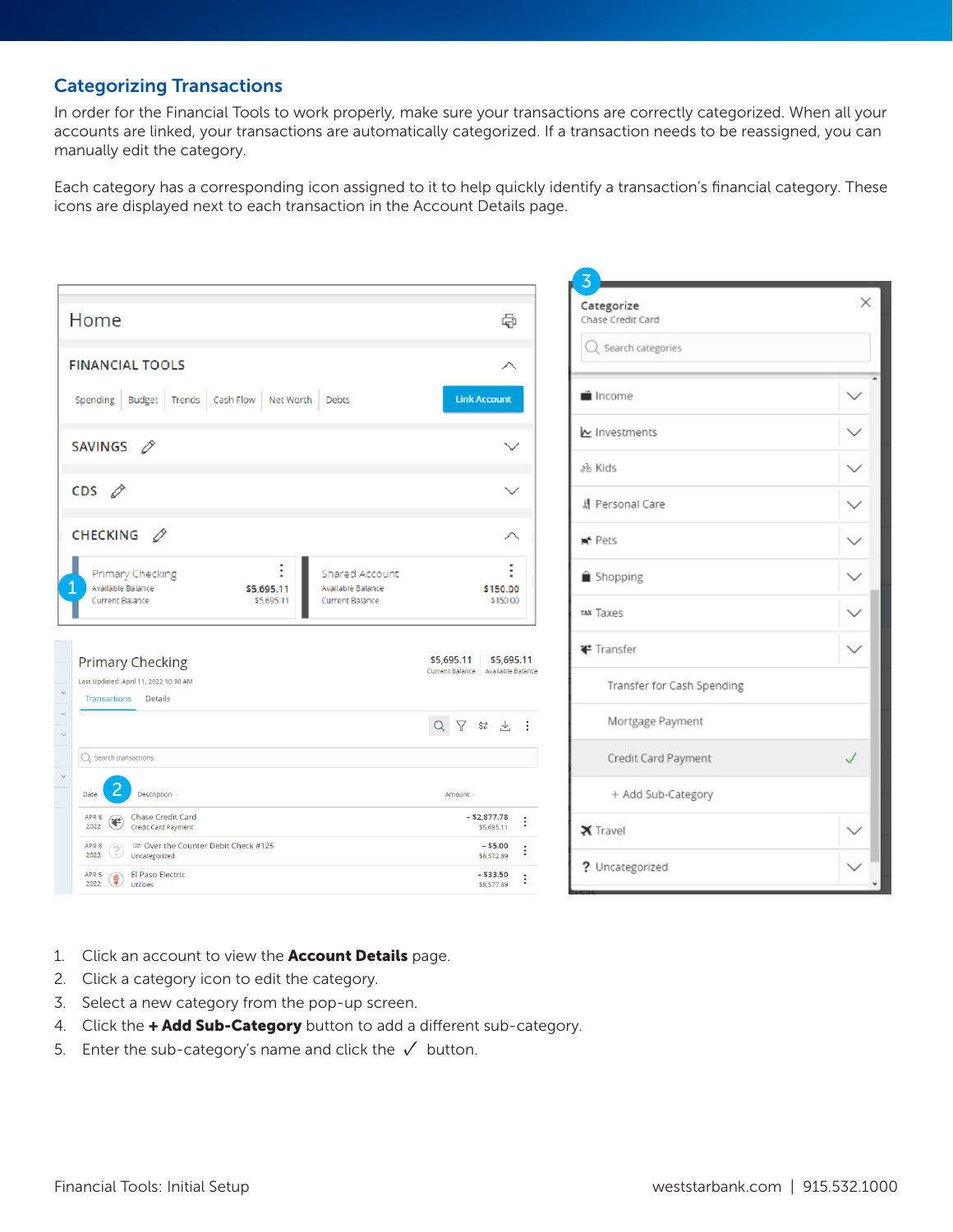#### Splitting a Transaction

Financial Tools offers the ability to split one transaction to represent multiple categories. For example, if a shopping trip needs splitting into multiple categories such as grocery, pharmacy, and home supplies, you can review your receipt and split the total charge across multiple categories.



Select an account to view the **Account Details** page:

- 1. For the transaction you want to split, click the  $\frac{1}{2}$  icon and select Split Transaction.
- 2. Enter the amount in the text box.
- 3. Click the category icon to edit the new category.
- 4. Click the + Split Transaction button to add additional categories.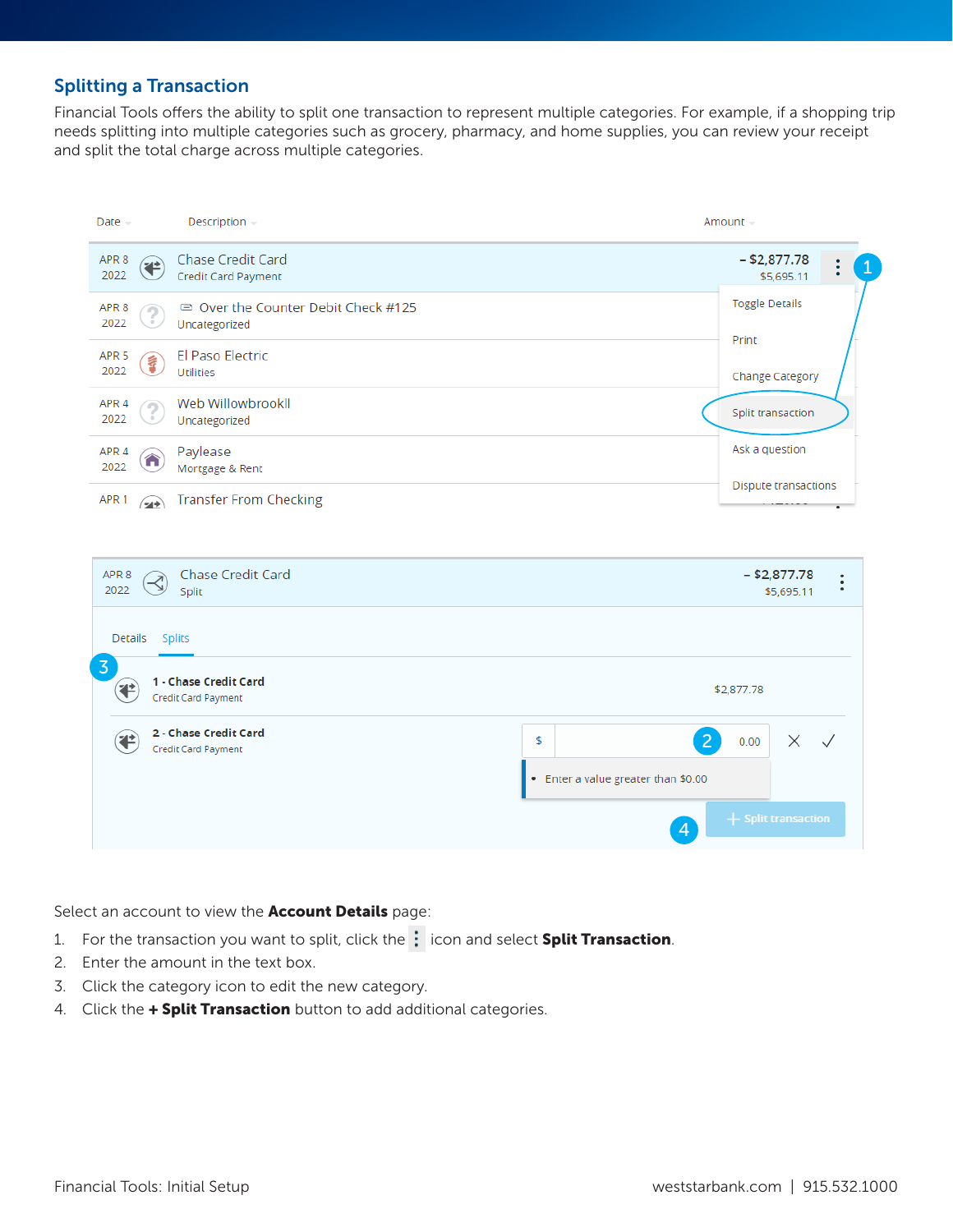## Online Banking Homepage

There are six features within Financial Tools that are accessed through the homepage: Spending, Budget, Trends, Cash Flow, Net Worth, and Debts. These features help you review your finances.

| <b>WestStar</b>               |                                                               |                     |
|-------------------------------|---------------------------------------------------------------|---------------------|
| ⋒<br>Home                     | Home                                                          | ⊕                   |
| $\mathbb{P}^2$<br>Messages    |                                                               |                     |
| Ξ<br>Activity Center          | <b>FINANCIAL TOOLS</b>                                        | ╱                   |
| Transactions<br>$\checkmark$  | Spending   Budget   Trends   Cash Flow   Net Worth  <br>Debts | <b>Link Account</b> |
| Æ<br>Services<br>$\checkmark$ |                                                               |                     |

Tabs appear on the homepage that take you to interactive features to help you manage your finances.

- **Spending:** See your spending habits in a visual pie chart representation.
- **Budget:** Track your monthly finances by adding targets to help you better manage your expenses.
- **Trends:** Track your habits even further to see how you spend your money over time.
- Cash Flow: Track your cash with charts and graphs to plan for your short-term and long-term financial future.
- Net Worth: Total your assets and debts and view a line graph to see how funds are allocated.
- **Debts:** View all your debts and view payment plans to become debt-free as quickly as possible.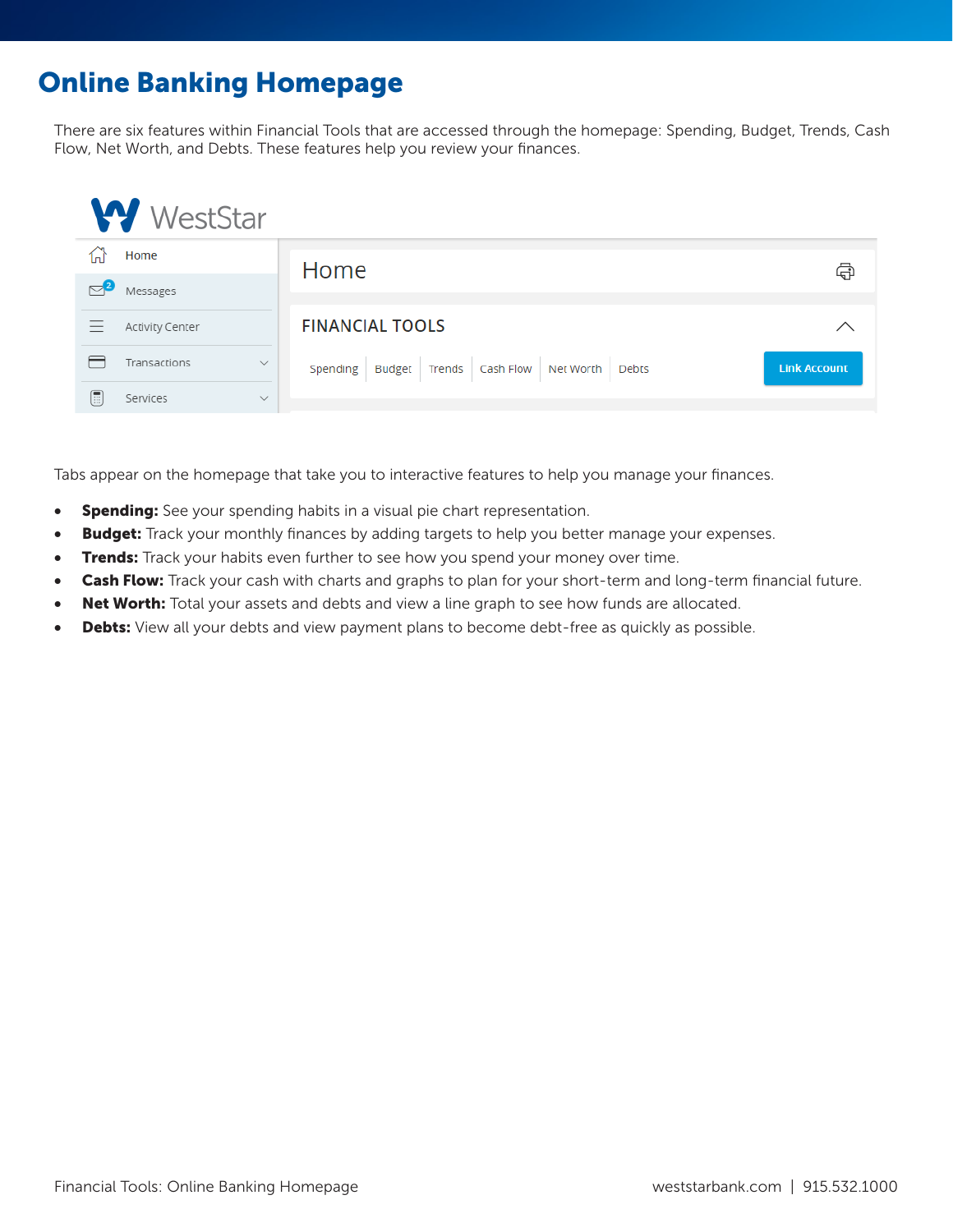#### Spending Overview

The Spending tool helps you stay on top of your expenses and ensures transactions are properly organized. Your spending habits are organized in a pie chart for you to easily see your smallest and largest expenses. Seeing your expenses broken down allows you to make a more informed decision about your spending habits.



Select the **Spending** tab from the homepage:

- A. Use the **Accounts** drop-down to view your spending in different accounts.
- B. Use the calendar options to view spending habits during a specific month.
- C. Click the < > buttons to view your spending habits during a specific week.
- D. Click a section of the pie chart to view spending in a specific category.
- E. Total amount spent in a category is located in the center of the chart.
- F. Click Select to View Transactions to view transactions in a specific category.
- G. Click the **Spending** or **Income** tab to view all your spending habits or income as a list.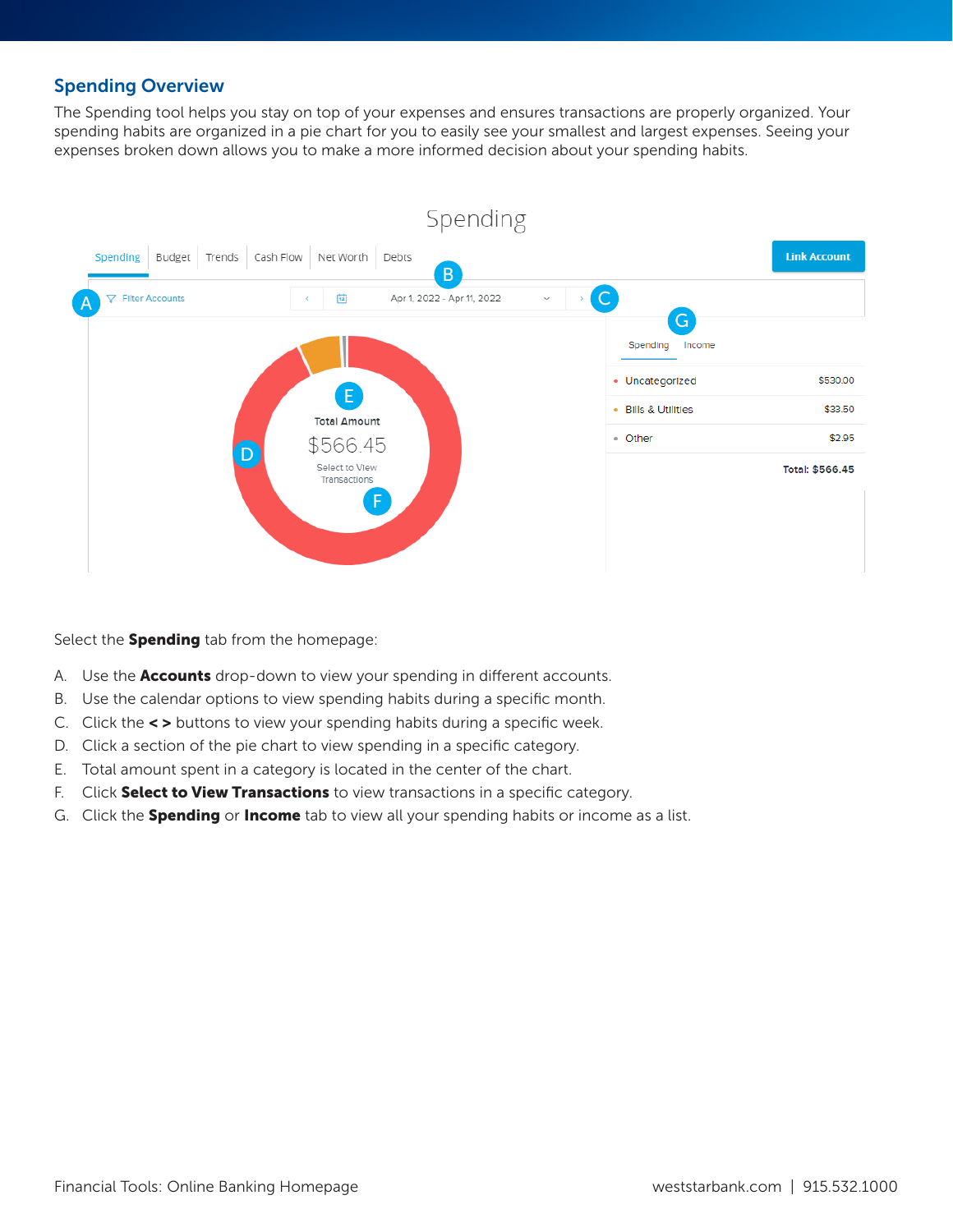#### Recategorizing a Transaction

With the Spending tool, you can easily identify transactions that need reorganizing. From there, you can select the transaction and place it in the correct category.



Select the **Spending** tab from the homepage:

- 1. Click the **Select to View Transactions** link to view a list of transactions in a specific category.
- 2. Click a transaction to view more details, assign a tag, or add a memo note.
- 3. Click a category to recategorize a transaction from the list or from the transaction details page.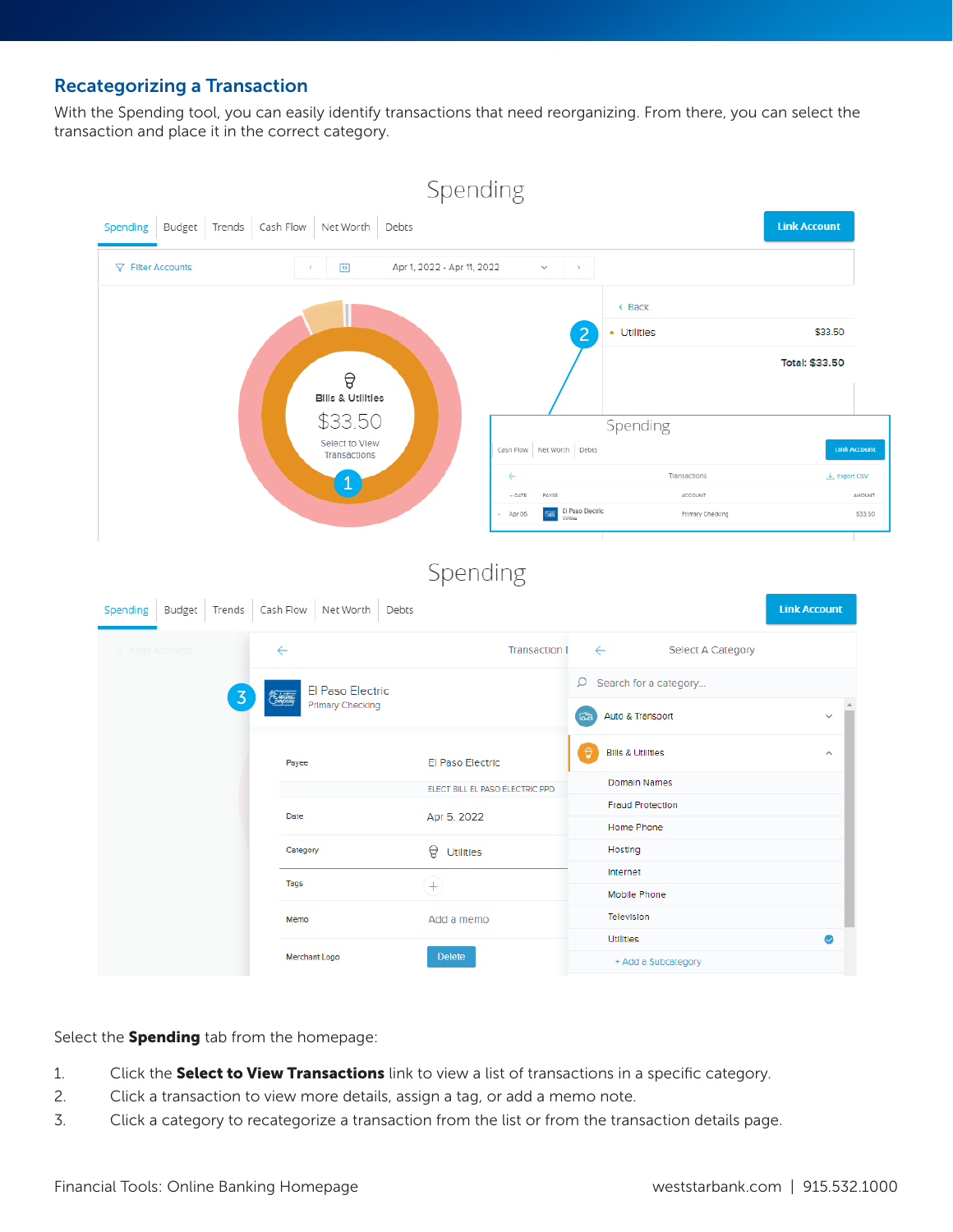#### Budgets Overview

A budget helps you manage your money based on how much you earn and spend. Our Budget tool eliminates guess work and helps you make an accurate budget quickly and efficiently. Before creating a budget, make sure your transactions are categorized properly.



Select the **Budget** tab from the homepage:

- A. Use the Accounts drop-down to view your spending in different accounts.
- B. Click the  $\leq$  > buttons to view another month's budget.
- C. Your budget appears as bubbles to track your progress. A green bubble indicates you are within budget, yellow is near budget, and red is over budget. The size of the bubble indicates the size of the budget.
- D. The bar chart compares your income to your spending.
- E. You may also view your budget in a list below.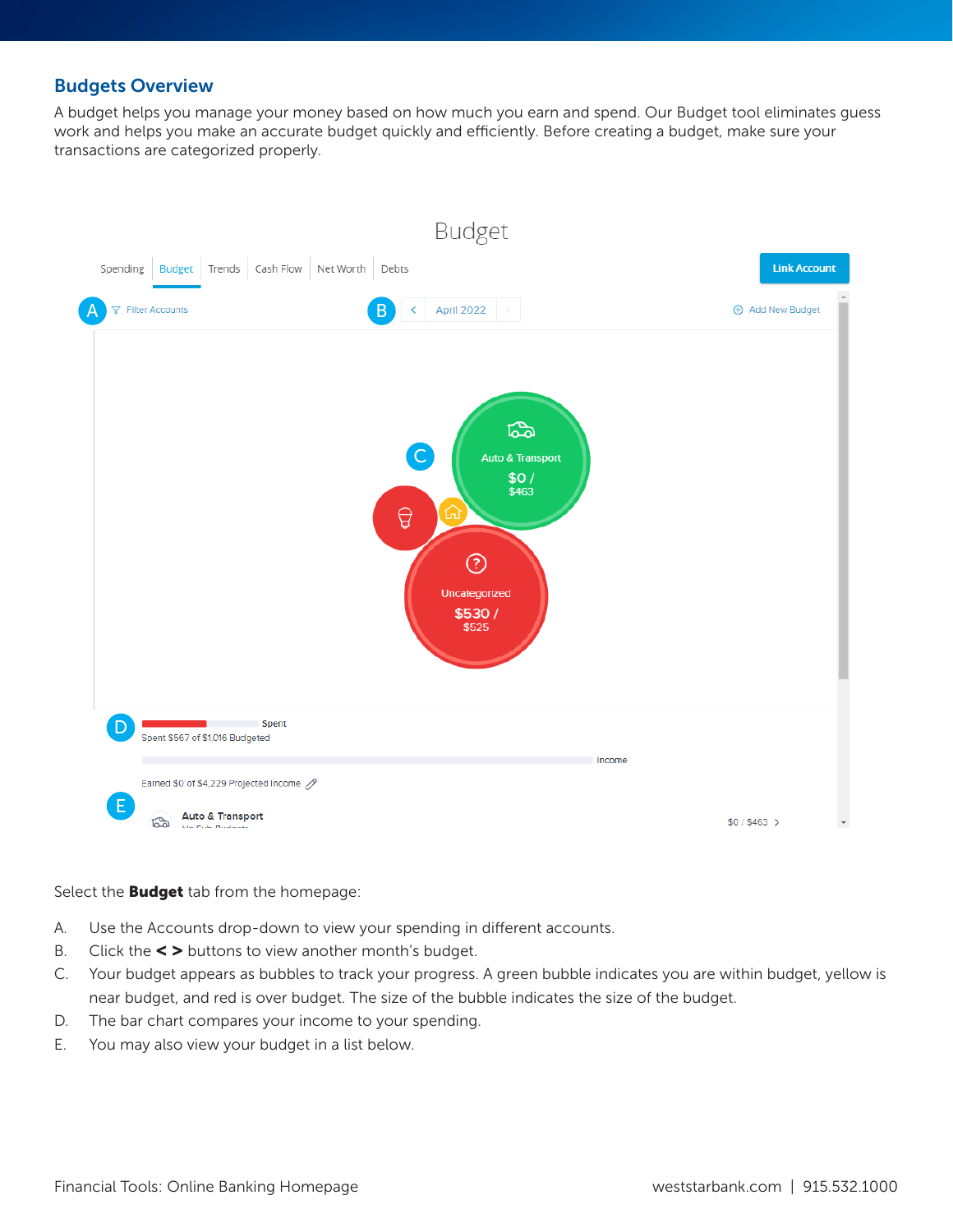### Managing Budgets

Within the Budget tool, you can edit an existing budget or delete it. You can also add new budgets if needed.

| Spending Budget Trends Cash Flow Net Worth Debts<br>Ĝ.<br>$\equiv$                                              | Budget<br><b>Link Account</b><br>$\leftarrow$ May 2018<br>1<br>- Manage Budgets                                                          | Edit Auto & Transport Budget?<br>Unbudgeted Projected Income: - \$88<br>Auto & Transport Budget Amount |
|-----------------------------------------------------------------------------------------------------------------|------------------------------------------------------------------------------------------------------------------------------------------|--------------------------------------------------------------------------------------------------------|
| $\leftarrow$                                                                                                    | Manage Budgets                                                                                                                           | \$15                                                                                                   |
| <b>Budgets In Use</b><br>Auto & Transport<br>63<br>\$15                                                         | \$13<br>\$101<br>$-$ \$88<br>$\sim$<br>Projected Income<br>Remaining<br>Budgeted<br>2а                                                   | Save<br>Cancel<br>0                                                                                    |
| Budgets Not In Use<br><b>Business Services</b><br>$\textcolor{blue}{\textcolor{blue}{\boldsymbol{\Xi}}}$<br>\$0 | 3a<br>Recalculate Budgets                                                                                                                | $\mathbb{f}$<br>2c<br>Delete Auto & Transport Budget<br>$^{+}$                                         |
|                                                                                                                 | This will recalculate budgets based on your last 90 days of<br>transactions. Don't worry, you can undo it if you don't like the results. | Add Business Services Budget?<br>Unbudgeted Projected Income: - \$88                                   |
| Auto & Transport                                                                                                | Confirm Budget Recalculations                                                                                                            | <b>Business Services Budget Amount</b><br>3 <sub>b</sub>                                               |
| 62<br>\$6 - Previously \$15<br><b>Bills &amp; Utilities</b><br>ਿਚ<br>\$4 - Previously \$9                       | Undo<br>Save                                                                                                                             | \$7<br>5<br>Cancel<br>Save                                                                             |

Select the **Budget** tab from the homepage:

- 1. Click the  $+$  Manage Budgets link to edit or add a budget.
- 2. Edit an existing budget.
	- a. Click the  $\mathscr D$  icon.
	- b. Enter the budget amount and click the **Save** button.
	- c. Click the  $\mathbb D$  Delete Budget button to remove.
- 3. Add a new budget.
	- a. Click the **+** icon.
		- b. Enter the budget amount and click the **Save** button.
- 4. Click the Recalculate Budget button.
- 5. Click the **Save** button to confirm your changes.

#### Editing or Deleting a Budget

After clicking the Auto-Generate button, a budget based on your spending habits is calculated. The automated budget may not always fit your needs, but you have the ability to make changes to your budget amounts and add subcategories if necessary.

Select the **Budget** tab from the homepage:

- 1. Click a bubble to edit your budget amount or to add a sub-category.
- 2. Edit a budget amount.
	- a. Click the  $\emptyset$  icon.
	- b. Enter the budget amount and click the **Save** button.
	- c. Click the  $\mathbb D$  Delete Budget button to remove.
- 3. Add a sub-category.
	- a. Click the  $+$  icon.
	- b. Enter the budget amount and click the **Save** button.
	- c. Click the + Add a Sub-category link
	- d. Enter the sub-category name and click the **Add** link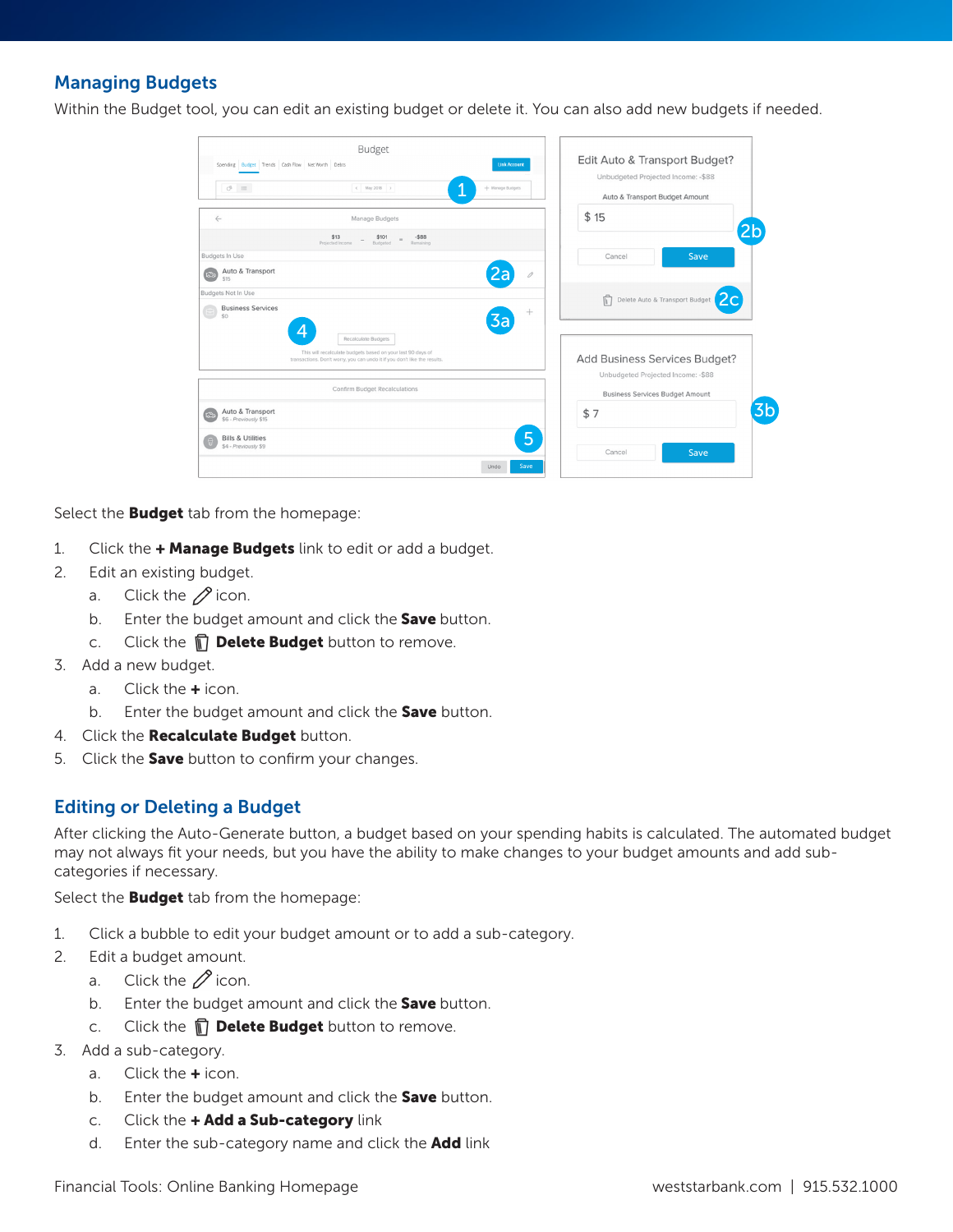#### Trends Overview

The Trends tool gives you a chart of your spending habits in each category compared to your income. With the help of trends, you can easily identify what funds go toward your financial goals.



Select the Trends tab from the homepage:

- A. View your spending trends in three month (3M), six month (6M), nine month (9M), or one year (1Y) increments.
- B. Click the  $\sqrt{a} \equiv$  buttons to view your trends in a line chart or a list.
- C. The graph lines show your income and other spending categories.
- D. Hover over a data point to see your spending during that month. You may also hover over a category to see your spending, too.
- E. Click on a category to view a single chart.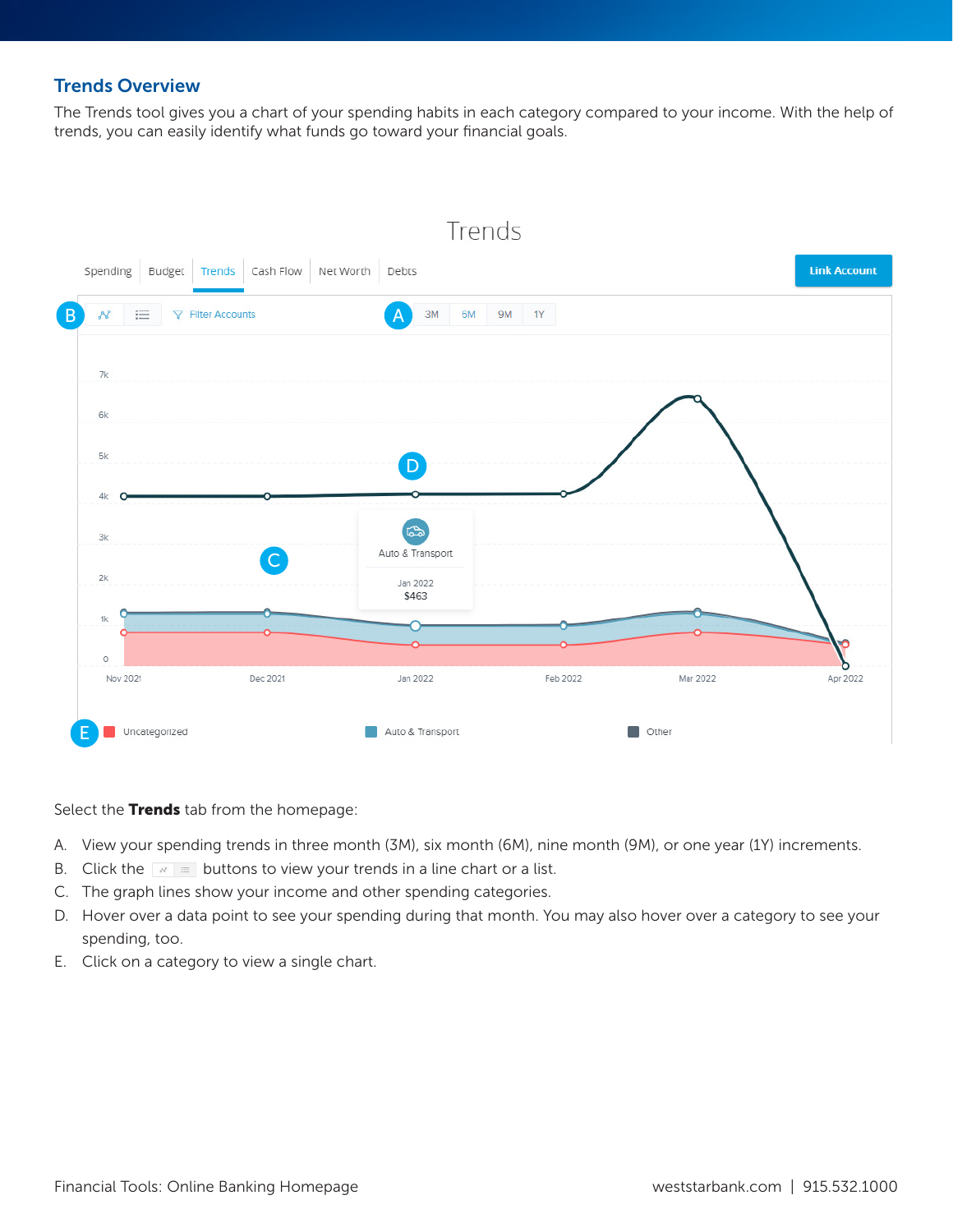#### Cash Flow Overview

The Cash Flow tool allows you to track your cash with charts and graphs to plan for your short-term and long-term financial future.



Select the Cash Flow tab from the homepage:

- A. View your cash flow as a one-month chart or calendar.
- B. Click Filter Accounts to select which accounts you want to appear on the chart or calendar view.
- C. Hover over any point in the chart to see your income, expenses, and ending balance for that day.
- D. After clicking on a single month, expenses for the month will be shown in a list.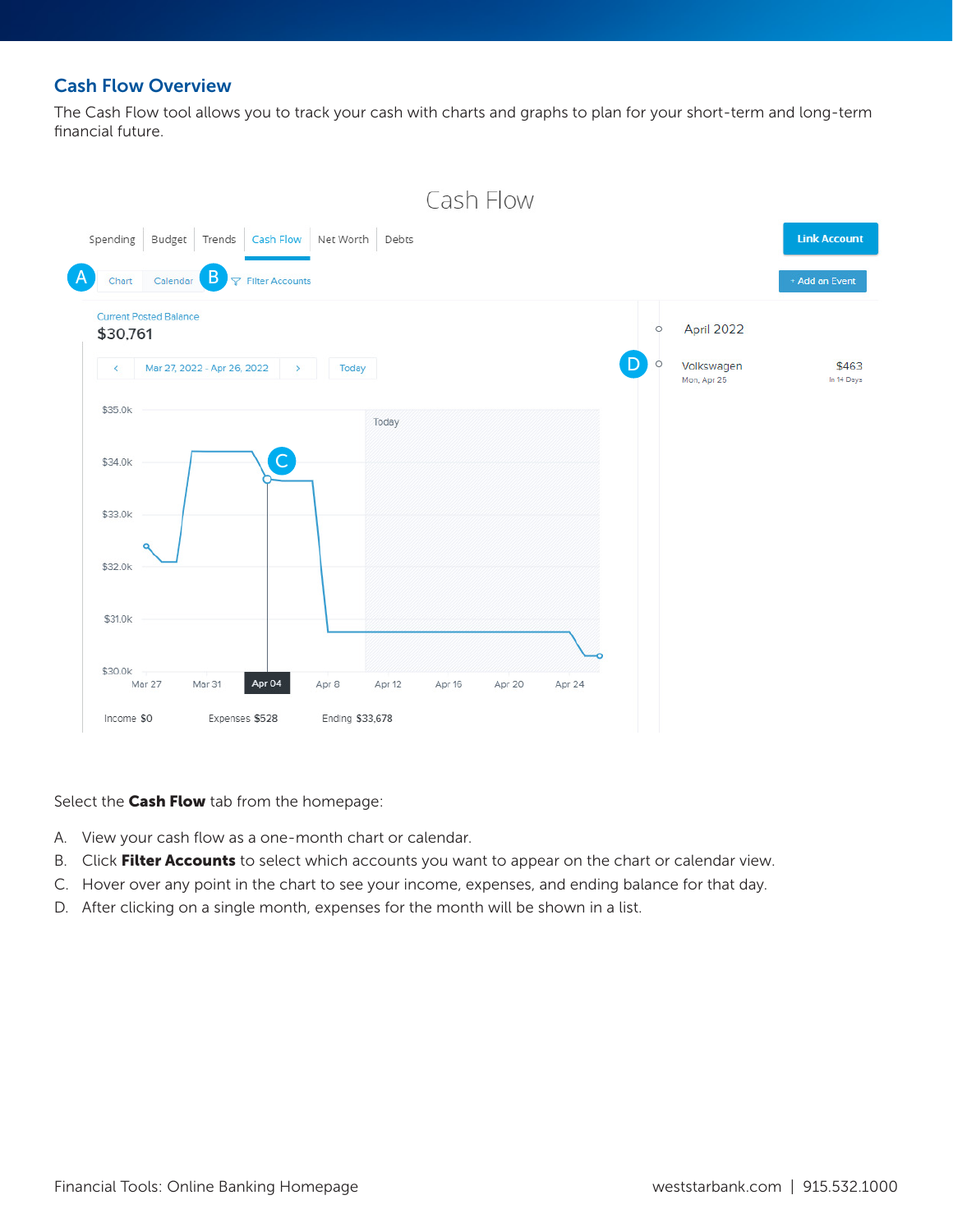#### Net Worth Overview

After your accounts are linked and categorized, the net worth feature offers you a view of your net worth calculated by subtracting your debts from your checking, savings, and investment accounts. Your net worth is tracked each month allowing you to monitor your financial progress.



Select the **Net Worth** tab from the homepage:

- A. View your net worth graph in six month (6M), nine month (9M), or one year (1Y) increments.
- B. Your current net worth is displayed above the graph.
- C. Click the View Assets and Liabilities link to view more details about your net worth.
- D. Click on a data point to view your net worth during a specific month.